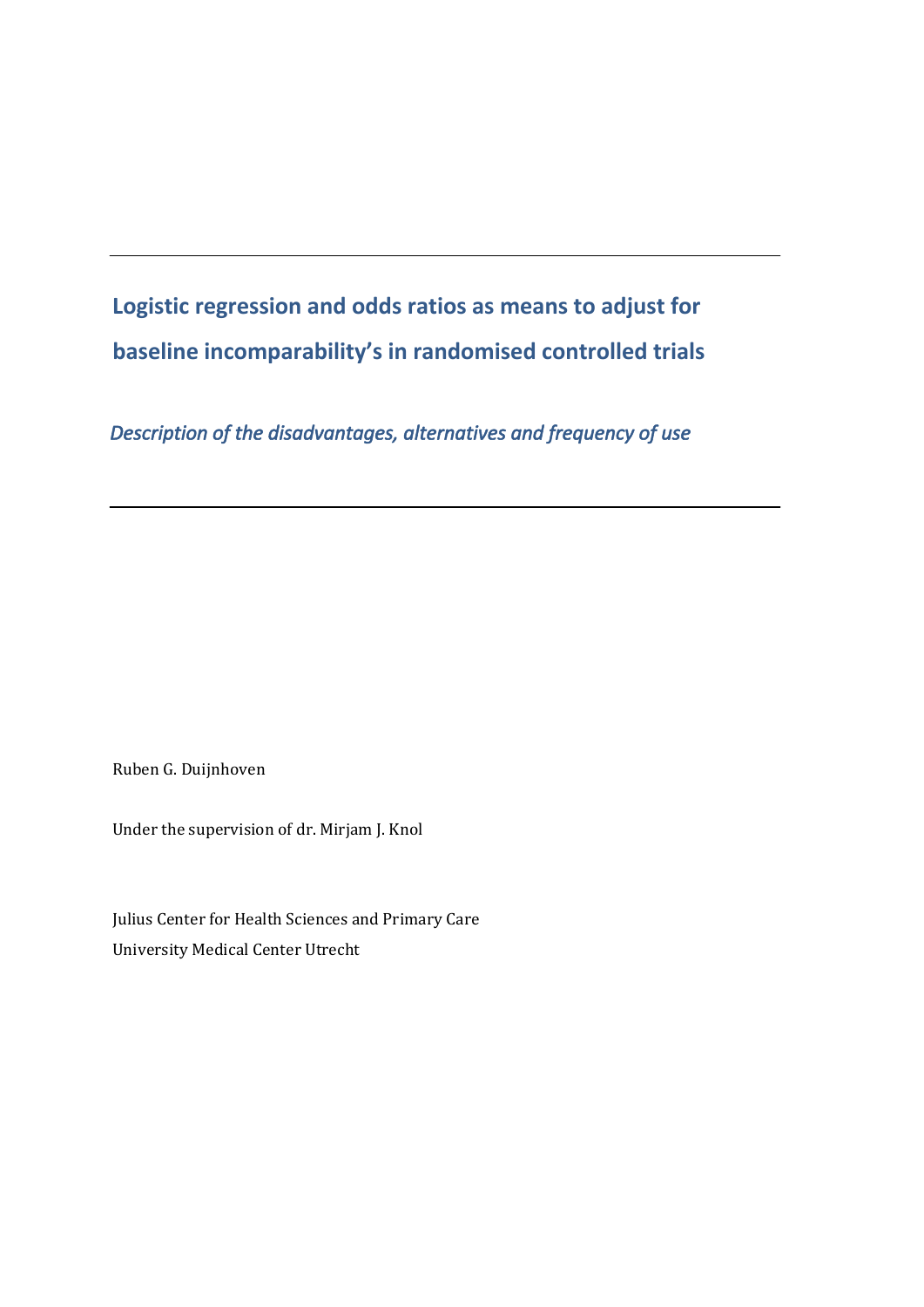# **Contents**

| $In traditional, \textit{un} \textit{1}-1, \textit{1}-2, \textit{2}-1, \textit{3}-2, \textit{4}-1, \textit{5}-1, \textit{6}-1, \textit{7}-1, \textit{8}-1, \textit{9}-1, \textit{1}-1, \textit{1}-1, \textit{1}-1, \textit{1}-1, \textit{1}-1, \textit{1}-1, \textit{1}-1, \textit{1}-1, \textit{1}-1, \textit{1}-1, \textit{1}-1, \textit{1}-1, \textit{1}-1, \textit{1}-1, \textit{1}-1, \textit{1}-1, \textit$ |  |
|-------------------------------------------------------------------------------------------------------------------------------------------------------------------------------------------------------------------------------------------------------------------------------------------------------------------------------------------------------------------------------------------------------------------|--|
|                                                                                                                                                                                                                                                                                                                                                                                                                   |  |
|                                                                                                                                                                                                                                                                                                                                                                                                                   |  |
|                                                                                                                                                                                                                                                                                                                                                                                                                   |  |
|                                                                                                                                                                                                                                                                                                                                                                                                                   |  |
|                                                                                                                                                                                                                                                                                                                                                                                                                   |  |
|                                                                                                                                                                                                                                                                                                                                                                                                                   |  |
|                                                                                                                                                                                                                                                                                                                                                                                                                   |  |
|                                                                                                                                                                                                                                                                                                                                                                                                                   |  |
|                                                                                                                                                                                                                                                                                                                                                                                                                   |  |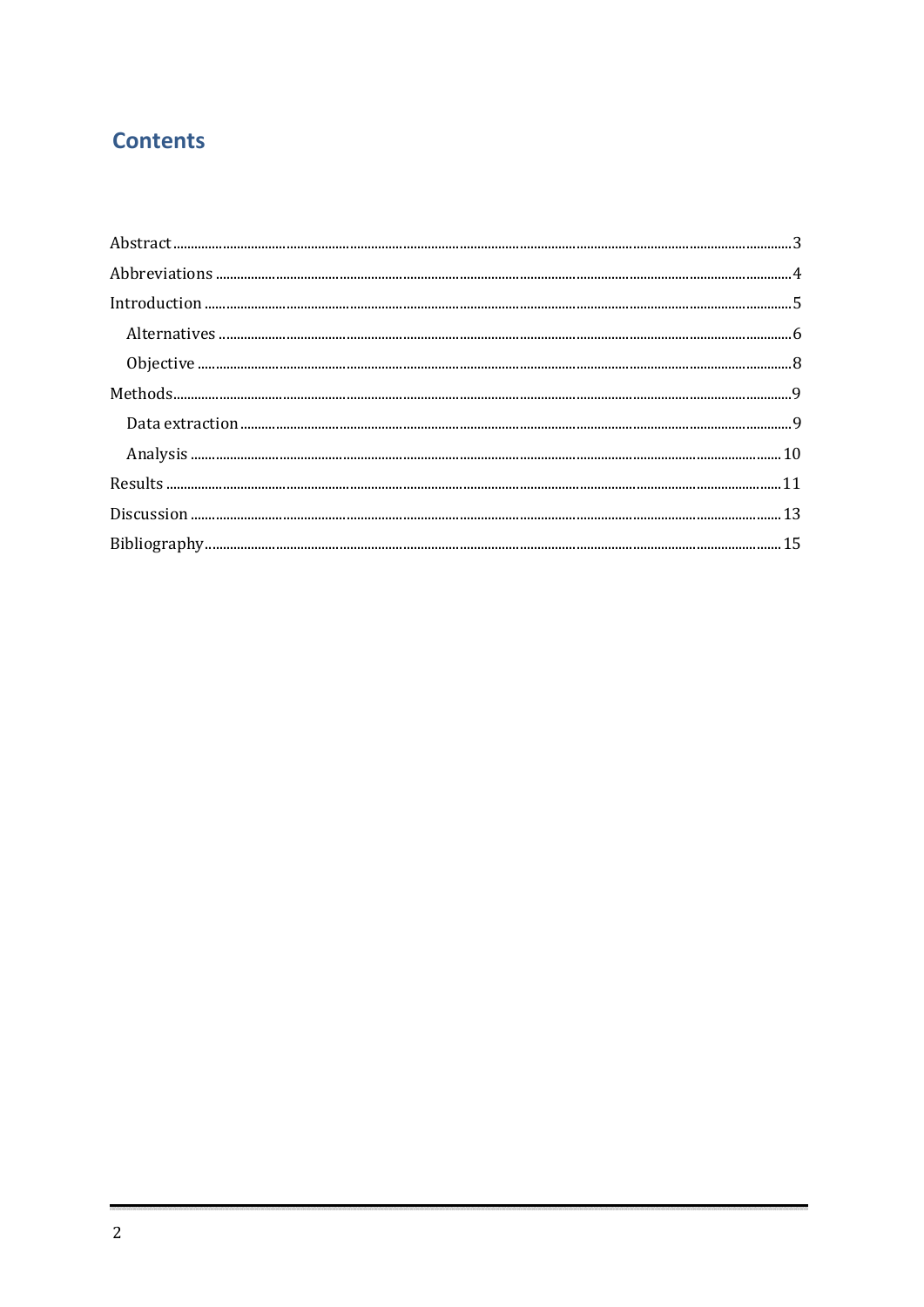## **Abstract**

#### *Background*

*In randomised controlled trials (RCTs) adjustment for baseline characteristics is often done. When logistic* regression is used, the measure of association will be the odds ratio (OR). If the incidence of the outcome is high (>10%) the odds ratio is incomparable to the risk ratio. Furthermore, the larger the effect of the intervention (OR < 0.5 or > 2.0) the larger the difference between the odds ratio and risk ratio. Additionally, we reviewed how often ORs are reported which are incomparable to risk ratios in RCTs and how frequently *researchers use logistic regression in RCTs.*

*In this report we present alternative methods to adjust for baseline incomparability's with which it is possible to calculate RRs directly. By analysing RCT we determine to what extent alternatives for logistic regression are used.* 

#### *Methods*

*We reviewed all 298 RCTs published between January 1st and December 31st 2008 in the British Medical Journal, Annals of Internal Medicine, The Lancet, The Journal of the American Medical Association and The New England Journal of Medicine. All articles were scored on a standardised form. We calculated the percentage of RCTs that presented an OR below 0.5 or above 2.0, an incidence above 10%, or both.*

#### *Results*

In 78 RCTs (26.2%) logistic regression was used for any purpose and 55 RCTs (18.5%) reported one or more ORs. ORs smaller than 0.5 or/and larger than 2.0 were reported in 37 RCTs (12.4%), and in 20 RCTs  $(6.7%)$  at least one overall incidence reported was above or equal to 10%. In 9 RCTs  $(3.0%)$  an OR below 0.5 or above 2.0 with a corresponding incidence above 10% was reported, this is 13% of the RCTs that *reported ORs.* 

*Alternative methods for baseline adjustment in RCTs are used only 34 times out of the 298 publications that were analysed.*

#### *Conclusion*

Our results show that in 1 in 33 RCTs published in five major general clinical journals the presented odds ratio cannot be interpreted as a risk ratio. The use of logistic regression occurs in 1 in 4 RCTs while there *are more appropriate models available.*

*The available alternative methods are very scarcely used, although they can be easily applied with modern statistical computer programs.*

*A misinterpretation of risks or benefits of e.g. surgical procedures or pharmacotherapy may have life threatening consequences and could cost huge amounts of money in clinical settings.*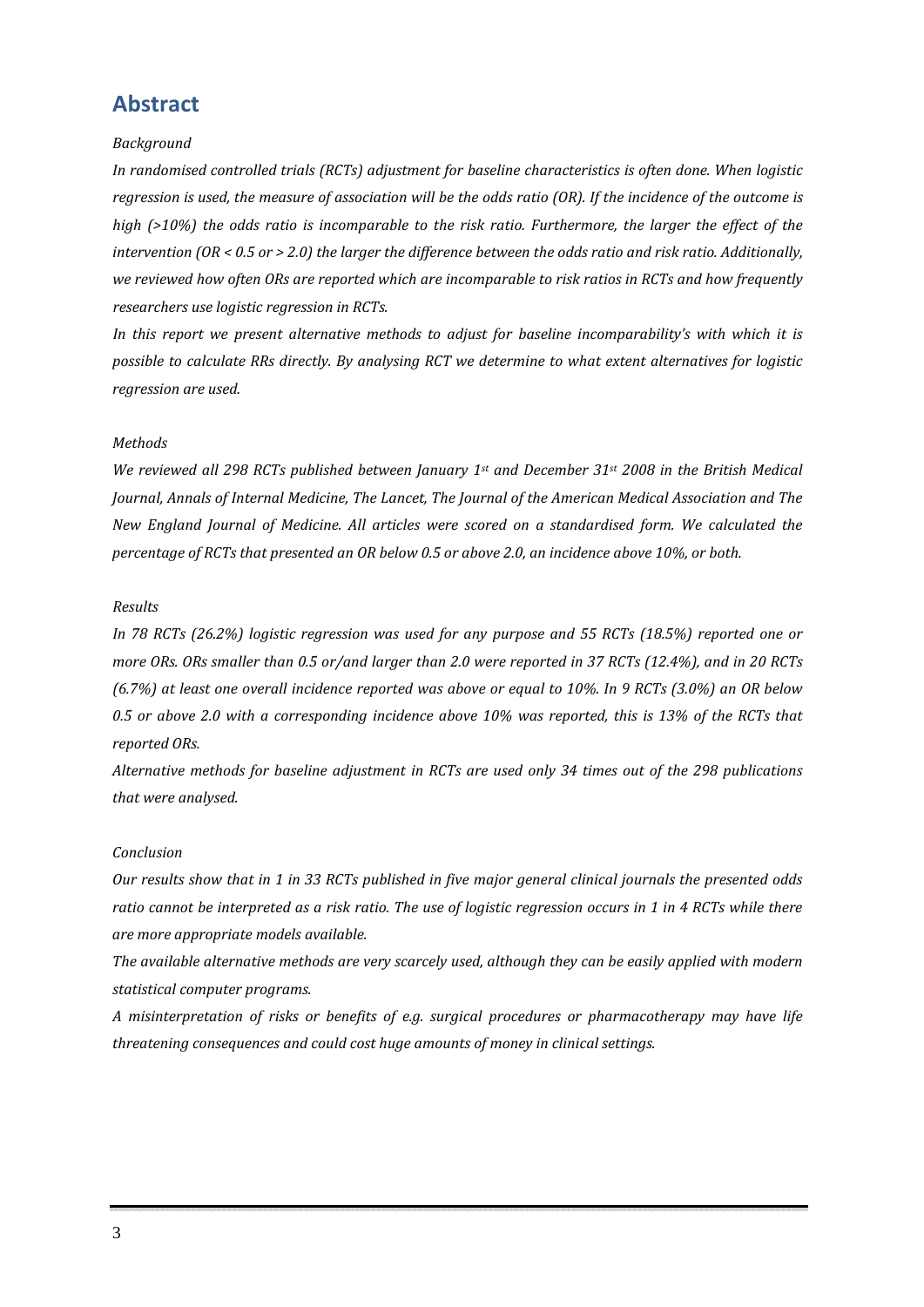# <span id="page-3-0"></span>**Abbrevia tions**

| Ann Int Med   | Annals of Internal Medicine     | N Engl J Med | New                         | England | Journal | 0f |
|---------------|---------------------------------|--------------|-----------------------------|---------|---------|----|
|               |                                 |              | Medicine                    |         |         |    |
| BMJ           | British Medical Journal         | 0R           | Odds ratio                  |         |         |    |
| <sub>CI</sub> | Confidence interval             | <b>RCT</b>   | Randomised controlled trial |         |         |    |
| GLM           | Generalised Linear Model        | <b>RR</b>    | Risk ratio                  |         |         |    |
| JAMA          | Journal of the American Medical |              |                             |         |         |    |
|               | Association                     |              |                             |         |         |    |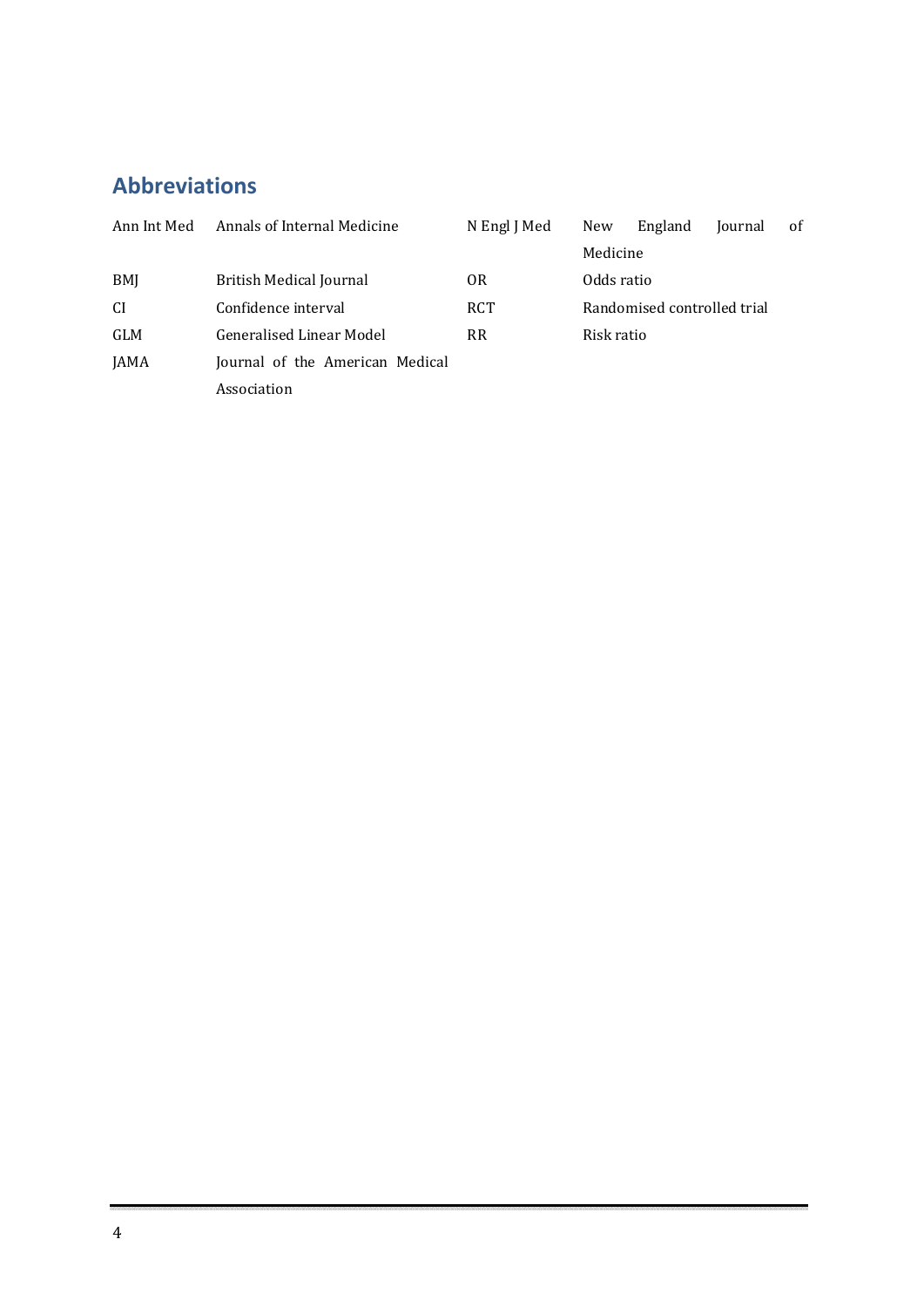### <span id="page-4-0"></span>**Introduction**

In randomised controlled trials it is often necessary to adjust for baseline incomparability's such as differences in comorbidities between individuals, or use of a specific drug. A method particularly popular to be used for baseline adjustment is logistic regression. However, logistic regression has the important disadvantage of yielding an odds ratio as the effect measure instead of a risk ratio (also called a relative risk).

Odds ratios (ORs) are approximately the same as risk ratios when the incidence of the event of interest overall or in the control or intervention group, is rare (it occurs in less than approximately 10% of the cases) [1, 2]. If the incidence is larger there will be an overestimation of the effect when the OR is interpreted as if it is a risk ratio. A second circumstance under which the OR should not be interpreted as a RR, is when the OR is smaller than 0.5 or larger than 2.0. These cut‐off values are chosen arbitrarily but based on knowledge about the relation between the OR and RR. This relation is shown visually in the graph that is shown as [Figure 1](#page-4-1). In the case of an OR below 0.5 an underestimation of the effect would be made and if the OR is larger than 2.0 an overestimation of the effect.



<span id="page-4-1"></span>Figure 1 | The relation of the difference between the value of the OR and the RR by a varying **incidence percentage [1].**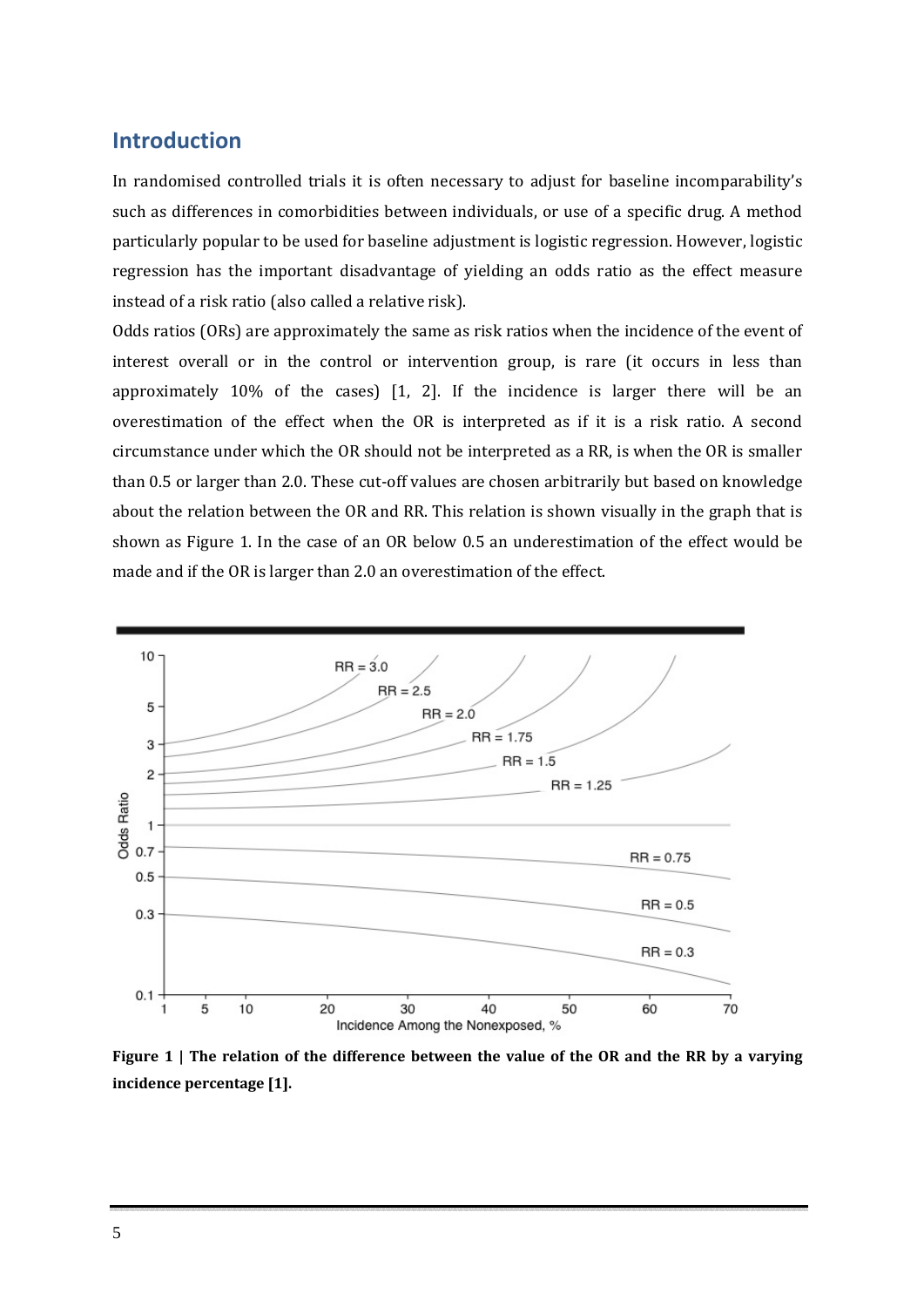#### <span id="page-5-0"></span>**Alternatives**

Zhang and Yu have reported a method to transform the odds ratio and its corresponding confidence interval into a risk ratio [1]. Because the formula is relatively simple this method quickly became quite popular. However, this method is criticised as it is unreliable and the new risk ratios and confidence intervals are often different from the risk ratio's directly calculated using a correct method [2‐5]. Better solutions are found in the use of Mantel‐ Haenszel stratified analysis, log‐binomial regression, Poisson regression and Cox regression [2, 5, 6].

#### **Mantel‐Haenszel analysis**

The simplest method to adjust for baseline incomparability's in RCTs is by using a Mantel-Haenszel analysis. Some researchers have used the method as if it were a gold standard for baseline adjusted risk ratios as it is reliable and easy [2, 6]. A disadvantage of the method is that it can't adjust for variables that are not, or in very small numbers present in every group that is created by stratification. In the Mantel‐Haenszel analysis these missing variables would result in empty cells, hampering the analysis [7]. This limitation makes the method sometimes unsuitable for the adjustment of trial results as some trails are performed with small numbers of patients what will be a limiting factor for stratification [7, 8].

#### **Log‐ regression binomial**

The use of log-binomial regression to calculate risk ratios and simultaneously adjust for multiple covariates in epidemiology was already described in 1986 [9]. It was then described for the statistical analysis program GLIM, but it is possible to perform the calculation with SAS, as well as several other programs [4, 6].

Binomial regression is of the type of the 'generalised linear models' using a binomial distribution and a log link. In logistic regression the binomial distribution with a logit link is used. Modern computers are sufficiently powerful to fit a risk ratio to the model and statistical programs overcome the difficulties of the calculations that used to be a drawback for the average researcher. A possible disadvantage of the binomial regression is the outcome; the calculation does not yield a value between zero and one by definition as is necessary for risks, but can take a value between zero and infinity above zero. Log‐binominal regression overcomes this problem. The logarithmic transformation makes result values below zero impossible.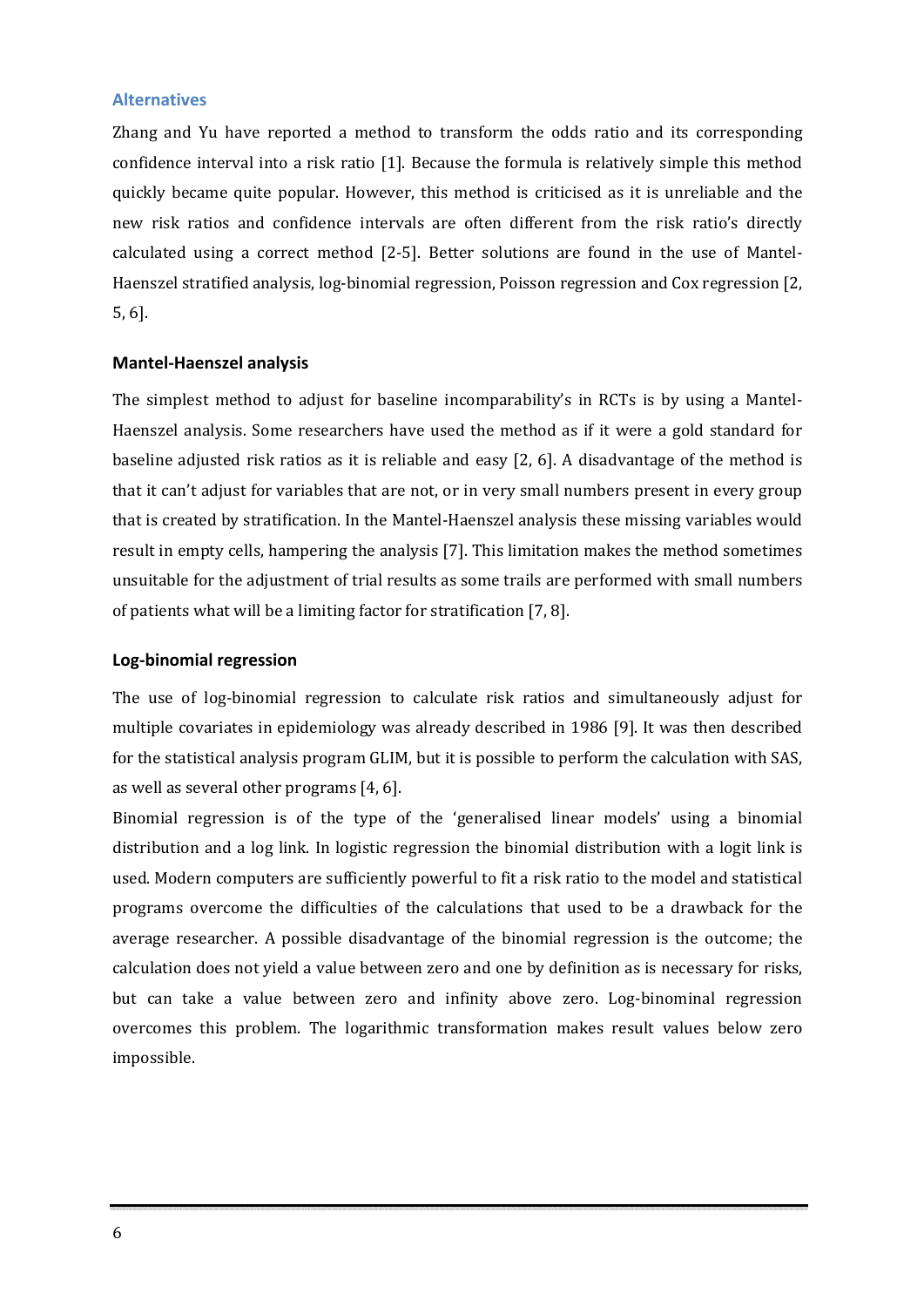Robbins showed that binomial regression is a better method to calculate risks ratios and the corresponding confidence intervals than is the method of Zhang and Yu [4]. In some cases (log‐ ) binomial regression does not converge, which makes it impossible to calculate risk ratios [5]. Explanations why (log-) binomial regression sometimes does not converge are usually related to starting values that approach the boundaries of the possible values, i.e. values approach 0 or 1 or are even larger than 1. Lack of convergence may also be caused by inclusion of a continuous variable, or may be due an inappropriate default setting in statistical software [2, 6].

#### **Poisson regression**

Poisson regression is a generalised linear model with a Poisson distribution and a log link. Usually this regression model is used in analysing count data. Its use is normally limited to data with a rare incidence of the outcome measure. When Poisson regression is applied to binomial data with a frequent outcome (not a rare event) an overestimation of the error for the risk ratio will be made. To prevent a false error, the calculation can be expanded with a robust error variance estimation procedure; a generalised estimating equation (GEE). This GEE (also called 'sandwich') procedure applied to Poisson regression by Zou [5] results in a modified Poisson regression, also known as robust Poisson regression.

The outcome of a robust Poisson regression model is reliable; it is comparable to that yielded by a Mantel‐Haenszel stratified analysis, but also applicable if correction for a larger number of variables is needed [3, 5, 6]. Unlike it is the case in log-binomial regression, when using Poisson regression convergence has never been reported to pose any problems related to convergence and the estimated risk ratio will always remain between 0 and 1 [3, 5].

#### **Cox regression**

Cox regression (also known as a proportional hazards model or a Cox model) [10] is usually applied to analyse time-to-event data e.g. survival over time after treatment or time to first hospitalisation. If time is kept equal for all persons in this model the results that are in Cox regression called hazard ratios, are in fact just risk ratios.

Just like log‐binomial regression and Poisson regression a Cox model needs a robust sandwich estimate (GEE) to calculate correct CIs for the risk ratios, the results are exactly equal if these methods are compared [11, 12].

Cox regression is not a regression model based on the generalised linear model. The model does not follow a specific distribution and thus no a priori assumption about the course of the survival curve is assumed [7]. There are no circumstances reported under which the calculation would fail to produce a risk ratio and the outcome will be between 0.0 and 1.0 under all conditions. However, a theoretical but tenuous disadvantage to the method is that it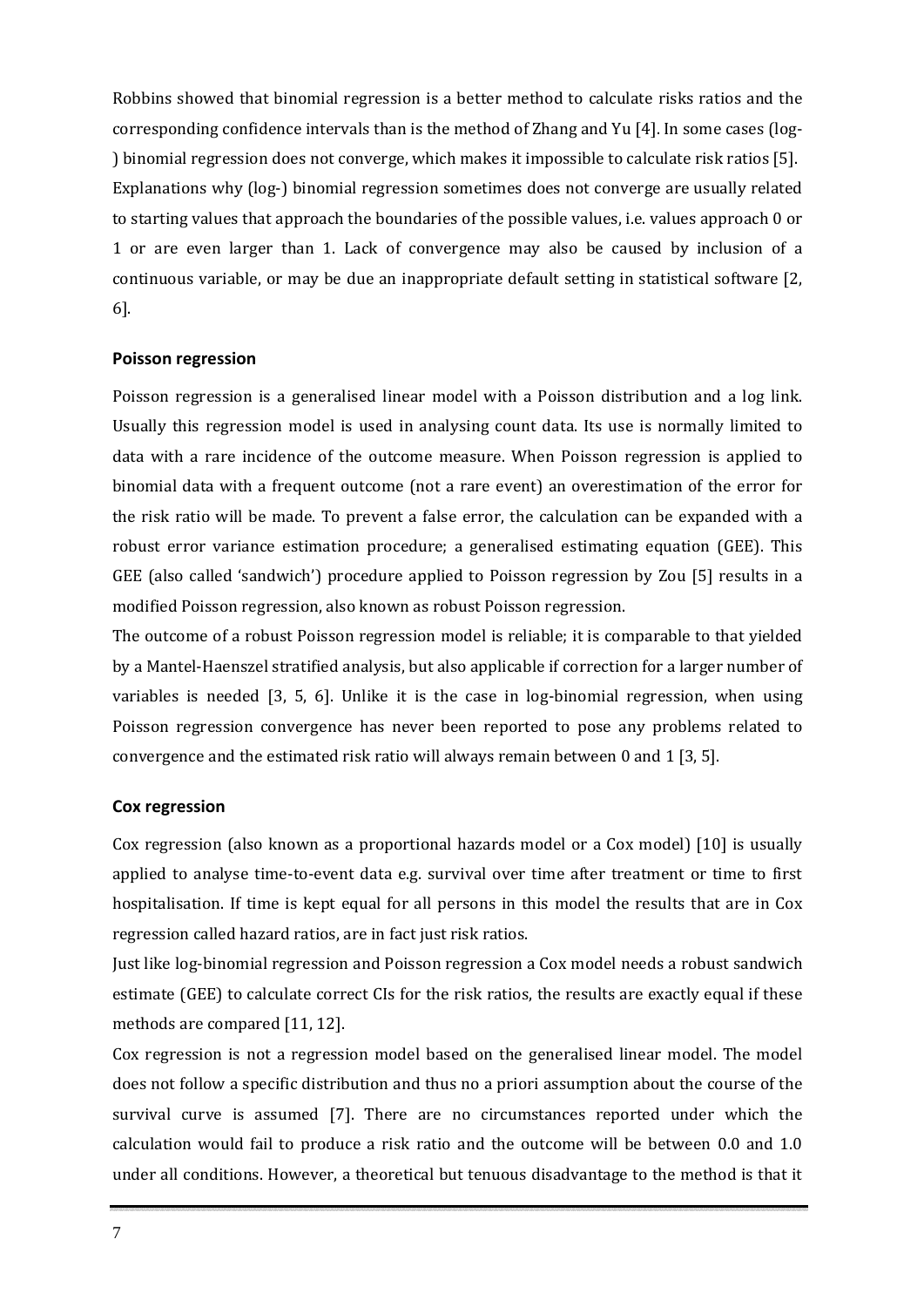is not a very intrinsic approach to use Cox regression for this purpose. That is to say Cox regression is normally associated with survival analysis and its use to calculate a risk ratio alone might be preposterous.

Barros et al. showed that Cox regression has a difference in the risk ratio of less than 5.0% compared to Mantel‐Haenszel [6].

#### <span id="page-7-0"></span>**Objective**

In this review we aim to analyse the randomised controlled trials published in five major general medical journals investigating the frequency of the use of logistic regression and ORs. The number of RCT in which these ORs were calculated for outcomes that were not rare will be counted to gain knowledge about possible misinterpretation.

Furthermore we want to measure the frequency of the use of alternative methods as were described in the introductory part of this report; Mantel-Haenszel stratified analysis, logbinomial regression, Poisson regression and Cox regression for the calculation of RRs.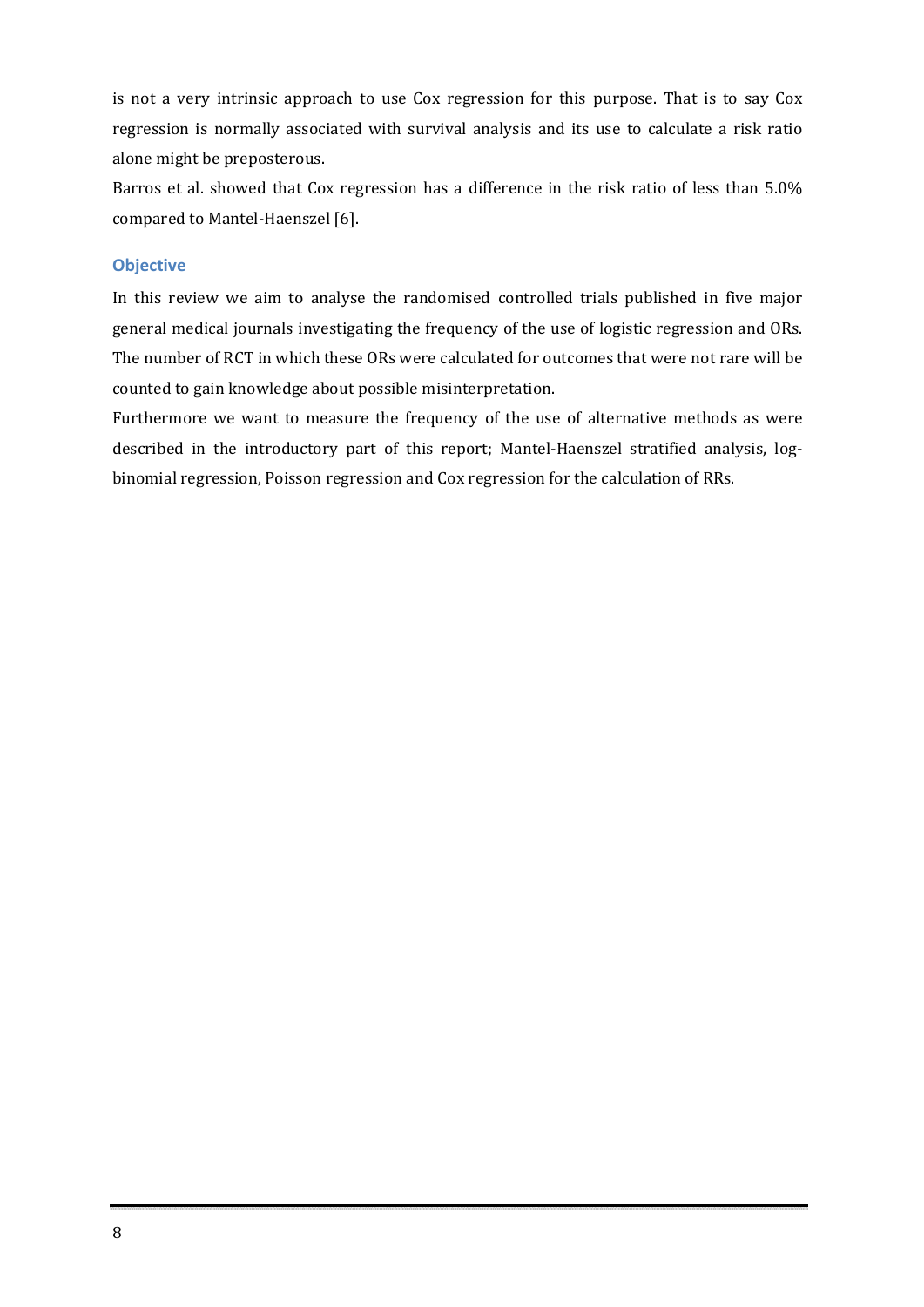# <span id="page-8-0"></span>**Methods**

#### <span id="page-8-1"></span>**Data extraction**

We included all randomised controlled trials (RCTs) published in 2008 in the British Medical Journal, Annals of Internal Medicine, The Lancet, The New England Journal of Medicine and the Journal of the American Medical Association. We searched PubMed with the search line (([Journal] AND [Volume]) AND "randomized controlled trial" [Publication type]), for example (("BMJ" [Journal]) AND 337[Volume]) AND "randomized controlled trial" [Publication type]).

Subsequently a standardised data extraction form to score all articles was made and piloted on six articles. On the form the first author and first page of the article, the journal, the sample size (total number of patients included), the type of research (pharmacotherapeutic, surgical, physiotherapy, behavioural therapy or other), the use of logistic regression, Cox regression, log‐binomial regression, Poisson regression and Mantel‐Haenszel methods or other statistical methods were scored. Finally if ORs were reported they were written down together with the incidence of the events relating to the reported OR for the group overall and the control group alone. The overall group was defined as the groups composed of the combination of the both therapeutic groups in the trial. The control group is the group that was used as the 'control' in the odds ratio calculation, meaning it served as the group used as the denominator if the OR would be calculated directly by hand.

A maximum of ten ORs were noted. If more than ten ORs were reported in the article this was noted on the data extraction form.

The type of research was based on the intervention; categories were 'pharmacotherapeutic', 'surgical', 'physiotherapy' or 'behavioural therapy' or 'other'. If several categories were combined the article was scored in both categories. Some trials had vitamins or supplements as determinants; they were scored as 'pharmacotherapeutic'. The sample size was read from the flowchart describing the patient selection process, or from the baseline table if a flowchart was not available.

In the same way all articles reporting the use of two or more selected methods (Mantel-Haenszel, (log-)binomial regression, Poisson regression and Cox regression) were scored on all applicable methods. If only statistical methods but the five aforementioned were used, e.g.  $\chi^2$  tests, linear mixed model, Student t-tests or Mann-Whitney tests they were categorised as 'other'.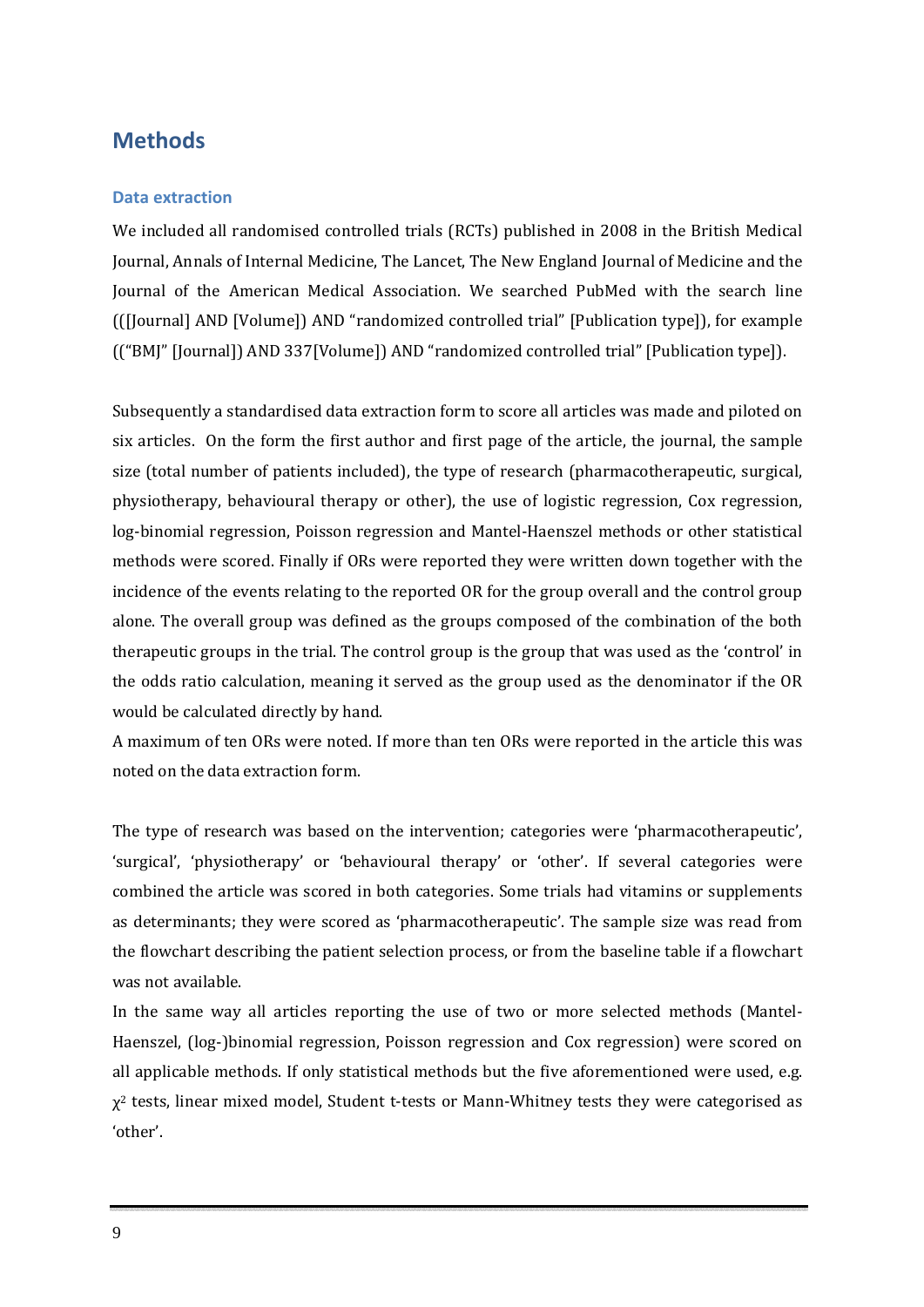#### <span id="page-9-0"></span>**Analysis**

All analyses were performed using SPSS 15 (SPSS Inc., Chicago, IL) for Windows. We calculated the percentage of types of research as well as of the use of logistic regression, Cox regression, log-binomial regression and Poisson regression and of the reporting of ORs. Further more we counted the number of published RCTs in the selected journals. We also determined the median and the maximum and minimum for the study population size.

We have chosen boundaries in order to evaluate the comparability of the values of ORs as if the were RRs. For these boundaries we choose to consider below 0.5 and above 2.0 as relatively low or high, respectively. ORs that were below 0.5 and above 2.0 were considered to present a markedly different effect measure than would be the case if they were interpreted as if they were RRs.

We also categorised all incidences; recoding them 1 if the incidence was above 10% and 0 for all incidences that were below 10%. Finally, we determined how many articles were published with either one or more incidences above 10% in the 'control' group and ORs below 0.5 or above 2.0 corresponding to the same outcome measure. The control group was chosen because there were less missing incidences in the control group as compared to the overall group.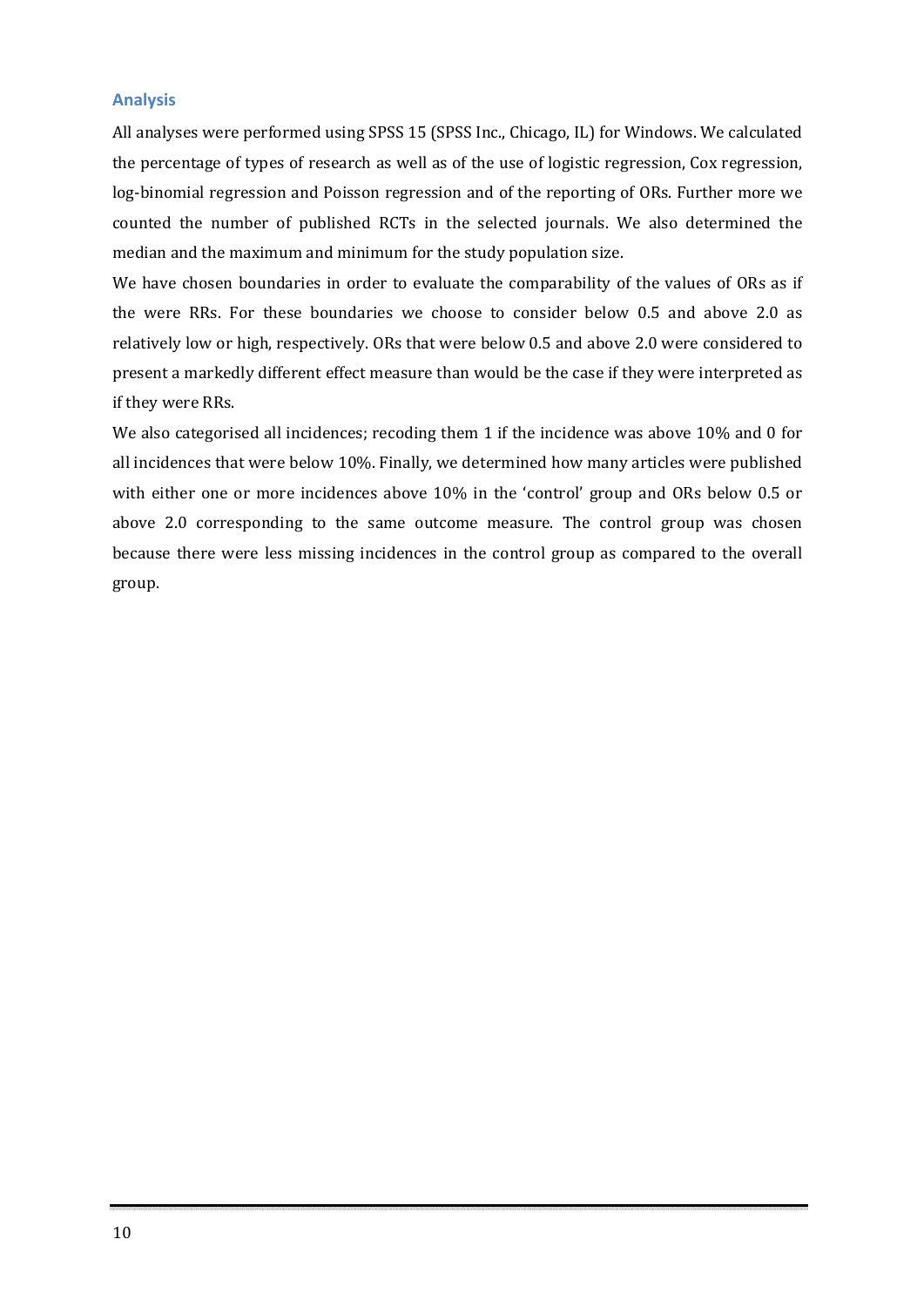## <span id="page-10-0"></span>**Results**

The search yielded 328 articles, of which 30 appeared to be other publications than RCTs falsely coded as being a RCT in PubMed (most of them were letters or comments on RCTs) and were excluded. Therefore the total number of RCTs published in 2008 in the British Medical Journal, the Lancet, the New England Journal of Medicine, the Journal of the American Medical Association and the Annals of Internal Medicine was considered to be 298.

<span id="page-10-3"></span>

| Table 1. Characteristics of the included articles |           |                          |  |  |
|---------------------------------------------------|-----------|--------------------------|--|--|
| Type intervention in RCT                          | Frequency | (%)                      |  |  |
| Pharmacotherapeutic                               | 203       | $(68.1\%)$               |  |  |
| Surgical                                          | 17        | $(5.7\%)$                |  |  |
| Physiotherapy                                     | 10        | $(3.4\%)$                |  |  |
| Behavioural therapy                               | 19        | $(6.4\%)$                |  |  |
| <b>Other</b>                                      | 60        | $(20.1\%)$               |  |  |
| Total                                             | 309       | $(103.7\%)$ <sup>1</sup> |  |  |
|                                                   |           |                          |  |  |
| Number of RCTs <sup>2</sup>                       |           |                          |  |  |
| <b>BMJ</b>                                        | 49        | $(16.4\%)$               |  |  |
| <b>JAMA</b>                                       | 52        | $(17.4\%)$               |  |  |
| N Engl J Med                                      | 95        | $(31.9\%)$               |  |  |
| Lancet                                            | 82        | $(27.5\%)$               |  |  |
| Ann Intern Med                                    | 20        | $(6.7\%)$                |  |  |
| Total                                             | 298       | $(100\%)$                |  |  |
|                                                   |           |                          |  |  |
| Sample size                                       |           |                          |  |  |
| Median: 756,5                                     |           |                          |  |  |
| Min.: 16                                          |           | Max.: 106000             |  |  |

The various articles type of research, the journal [and](#page-10-3)  sample size are described in Table 1.

Of all articles that were [included](#page-11-0) in the analysis (results also in Table 2) there were 78 (26.3 %) that reported the use of logistic regression for any purpose (either to make a model or to calculate an adjusted OR). Of these 78 trials there were 47 that also reported ORs (15.4 %). In total 55 articles reported ORs as a measure of association. The difference of eight articles in which no logistic regression was used but ORs were reported indicates that the OR was used eight times as a first measure of association in RCTs, in which it does not originate from baseline adjustment through logistic regression.

The analysis of the regression models and Mantel-Haenszel methods used (results summarised in Table 2) show that logistic regression is indeed a widely used model.

<span id="page-10-1"></span><sup>&</sup>lt;sup>1</sup> Due to the possibility to be in more than one category only, the total is  $>$  100 %

<span id="page-10-2"></span><sup>2</sup> Number of RCTs published in journal in 2008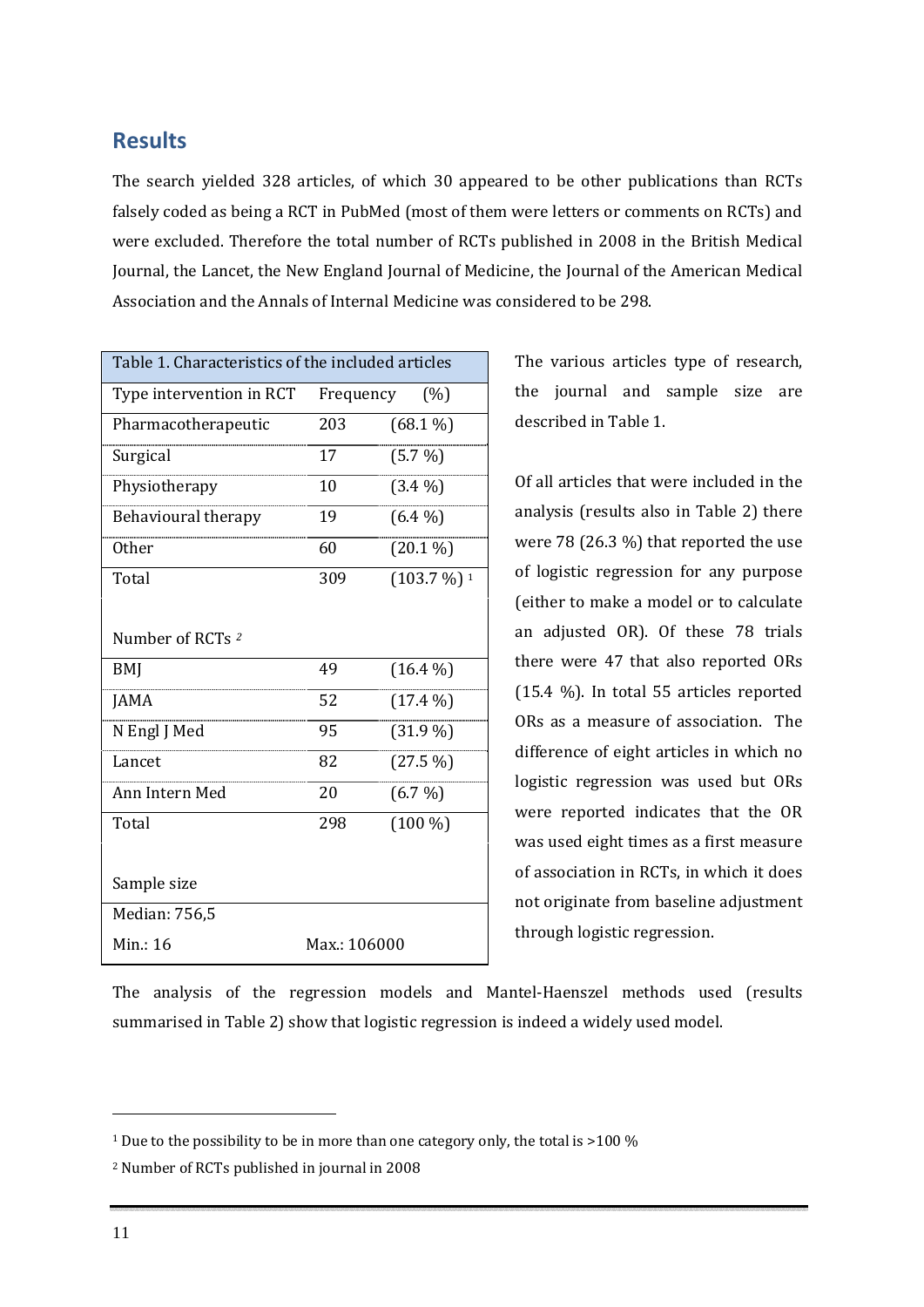<span id="page-11-0"></span>

| Table 2. Statistical methods used in RCTs |           |       |  |  |  |  |
|-------------------------------------------|-----------|-------|--|--|--|--|
| Method                                    | Frequency | (%)   |  |  |  |  |
| Logistic regression                       | 78        | 26,2  |  |  |  |  |
| <b>Binomial regression</b>                | 11        | 3,7   |  |  |  |  |
| Poisson regression                        | 21        | 7.0   |  |  |  |  |
| Cox regression                            | 93        | 31,2  |  |  |  |  |
| Mantel-Haenszel method                    | 29        | 9,7   |  |  |  |  |
| No adjustment baseline                    | 106       | 34,8  |  |  |  |  |
| Total                                     | 338       | 112,6 |  |  |  |  |

Binomial regression includes all binomial regression methods such as negative binomial regression as well as logbinomial regression that we propose as alternative for logistic regression. Log‐ binomial regression to calculate RRs as proposed by McNutt et al. [2] based on the ideas of Wacholder [9], was described only two times.

Cox regression was not used to calculate

RRs in any of the RCTs. Poisson regression was used as a method to calculate RRs as proposed by Zhou [5] in three articles. The only method that is commonly used is the Mantel‐Haenszel method that was used in 29 articles.

Out of the 55 articles that reported ORs, 37 times one or more of the ORs was below 0.5 or above 2.0. An incidence of over 10% was seen in 26 or 32 in the overall or control incidence in the publications, respectively. This difference arises because there are less missing values of the incidence in the control groups than in the overall groups. An important other remark about the incidences is that in many articles one or more incidences corresponding to the reported ORs were not available, because authors did not include them in the report. In 14 RCTs it was impossible to relate an incidence to one or more of the ORs that were presented in the article.

When reviewing the number of RCTs that reported both an OR of over 2,0 or below 0,5 and a corresponding incidence of over 10 % we identified 13 articles (4,7 %).

Reports presenting ORs that were considered out of the range in which they can be interpreted as RRs are not very common relatively to all published RCTs, but are a substantial part of the publications that report ORs. In almost one out of every four publications that describe ORs (13 out of 55) the ORs should not be interpreted as if they were RRs.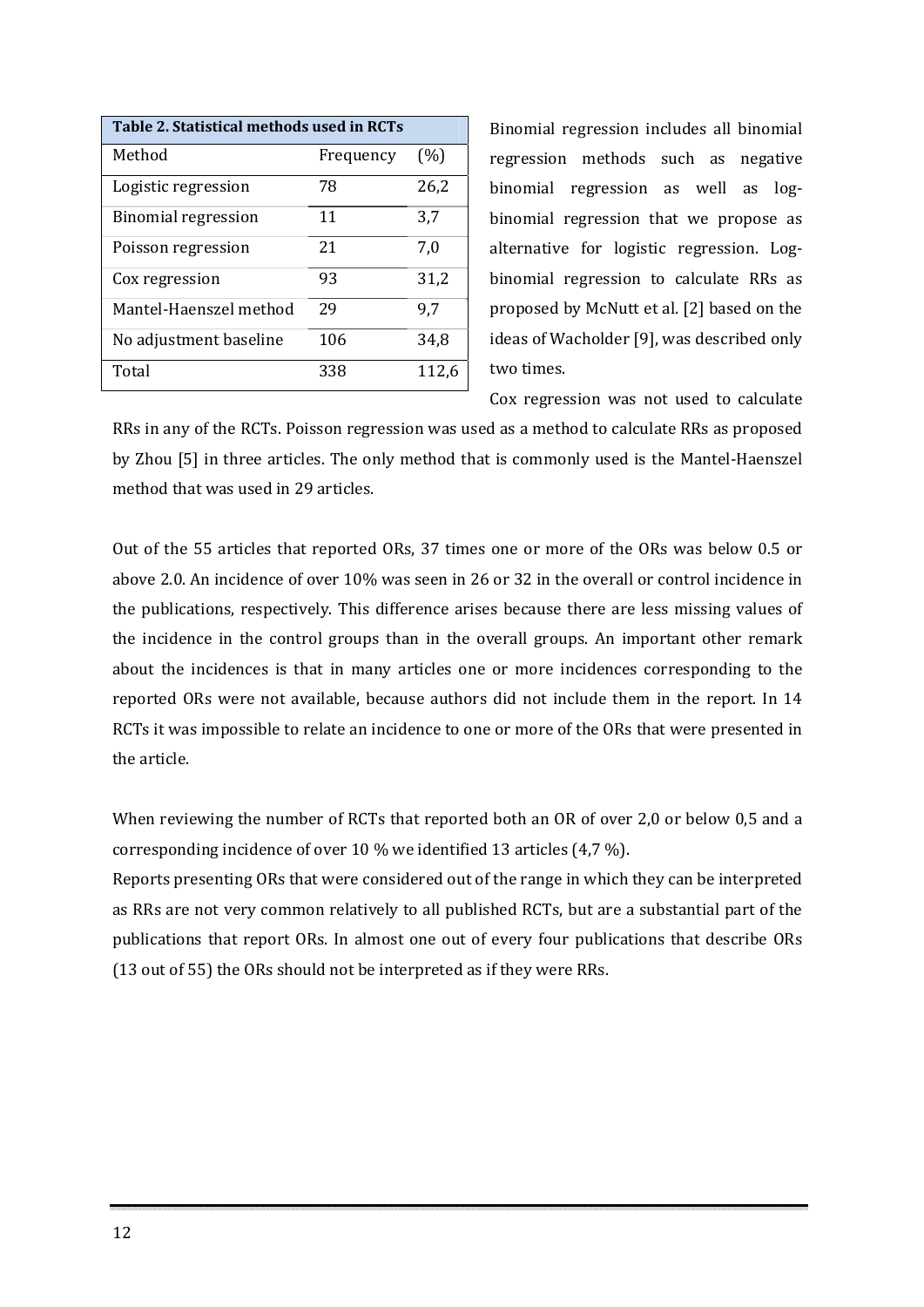## <span id="page-12-0"></span>**Discussion**

In this evaluation of RCTs published over the past year we show that logistic regression is frequently used. We have also shown that it is still quite common to present ORs even though it is possible without too many difficulties to calculate RRs. Furthermore we show that of these ORs almost one out of four should not be interpreted as a RR because the outcome is not rare and because the OR is relatively small or large.

The frequency of the use of alternatives for logistic regression as a means to adjust for baseline incomparability's is very low; only the Mantel‐Haenszel method is used frequently.

It is interesting that in eight articles the ORs were used as a crude measure of association only, i.e. there was no adjustment for baseline characteristics used. This means that it would have been possible and just as easy to calculate the RR.

Possible explanations why logistic regression is still the foremost statistical method to adjust for baseline incomparability's might be that it is easy to use and well-known, also by today's (statistics) teachers in health sciences.

There has been little attention for the problems associated with the use of ORs. Articles have focused mainly on the 'rare event assumption' when using ORs and the disadvantages of ORs and those are usually letters as a reaction on articles publishing distorted results [12-14]. Some articles paid attention to alternatives [2, 4-6] but all except one (Zhang, [1]) were published in epidemiological journals. Zhang's article on the method to transform ORs in RRs was published in the JAMA in 1998, but the proposed method was criticised, as it is unreliable and yields erroneous results [2‐5].

The absence of articles on easy to use alternatives for logistic regression in the large medical journals (such as the Lancet, the N Engl J of Med, the BMJ, the JAMA and the Ann of Int Med) make it very difficult for the average doctor to become familiar with the problem and alternative methods. By making this problem understandable to a broader audience and give accessible descriptions of alternatives it should be able to gradually replace the ORs for RRs in RCTs.

It is interesting that out of all 298 articles there were two that paid attention to either their use of the OR or explained their choice not to use it. Both justified their choice on the 'rare event assumption', in one article the 'outcome was too common to use the OR' in the other the 'use of the OR is possible because the outcome is very rare'.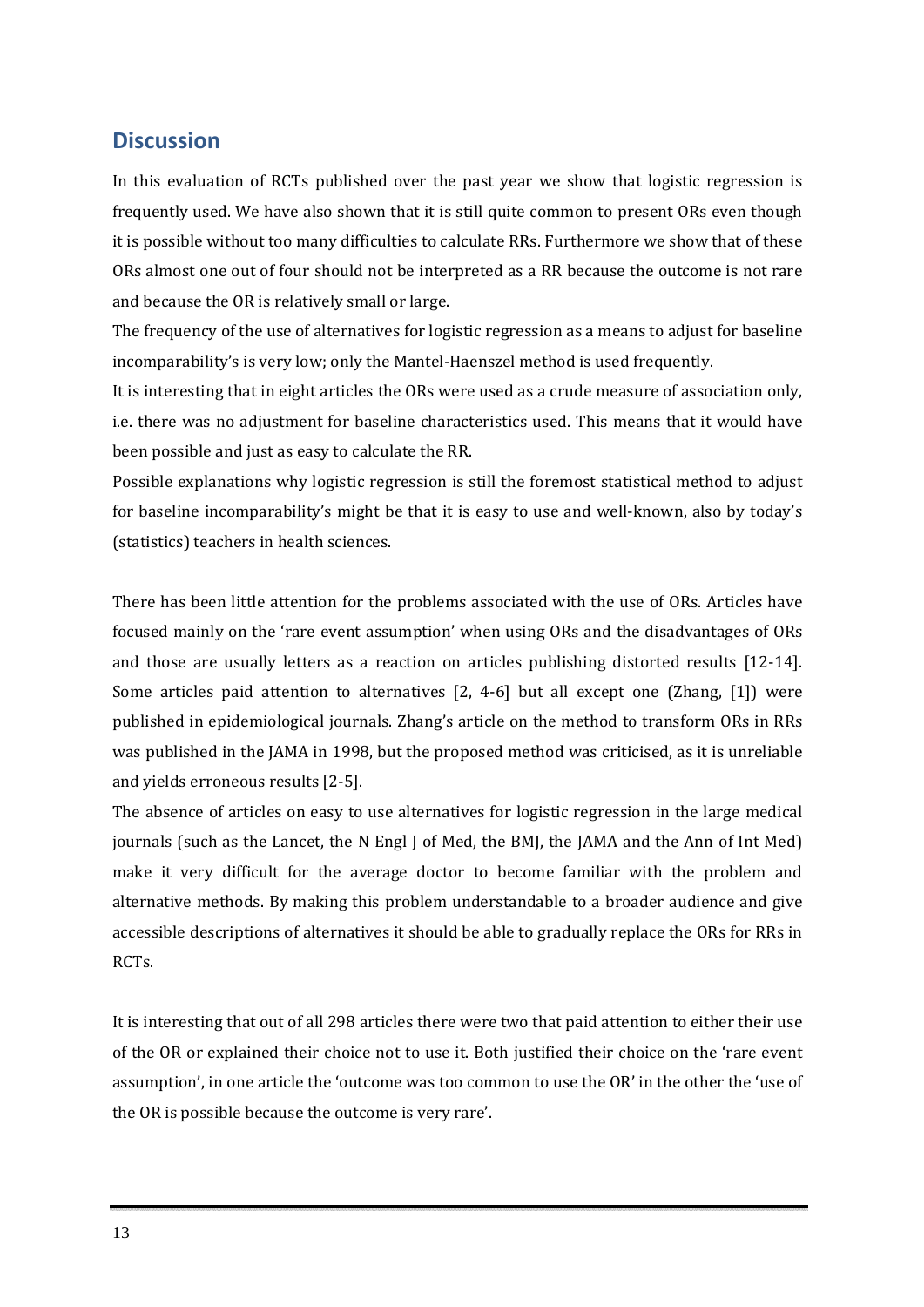Background information on ORs was inadequate in a great number of articles. Fourteen times ORs were presented of which neither the incidence was described nor were the values that were used for calculating the OR. Without this information it was impossible to judge if the OR could be read as a RR.

In case no prevalence could be found or calculated from the numbers one only has the value of the OR  $(< 0.5$  or  $> 2.0$ ) to appraise the OR and this is less informative.

In the discussion of the alternative methods to adjust for baseline incomparability's, we have tried to limit the mathematical background information as much as possible. We hope this makes the alternative methods to adjust for baseline incomparability's understandable an accessible for a broader audience.

We conclude that there is considerable distortion and possible misinterpretation of trial results when the effect size is presented as an OR. Misinterpretation of RCT outcomes due to unsuitable use of ORs can have life threatening consequences or can result in wrong policy wasting money. Alternative methods that yield a RR have become very easy to use, but are still scarcely used in RCTs published in major general medical journals. Clear information on the ease of alternatives for logistic regression to calculate RRs with the most widely used statistical packages is very welcome and should be made available for medical researchers through one or more of the important general medical journals.